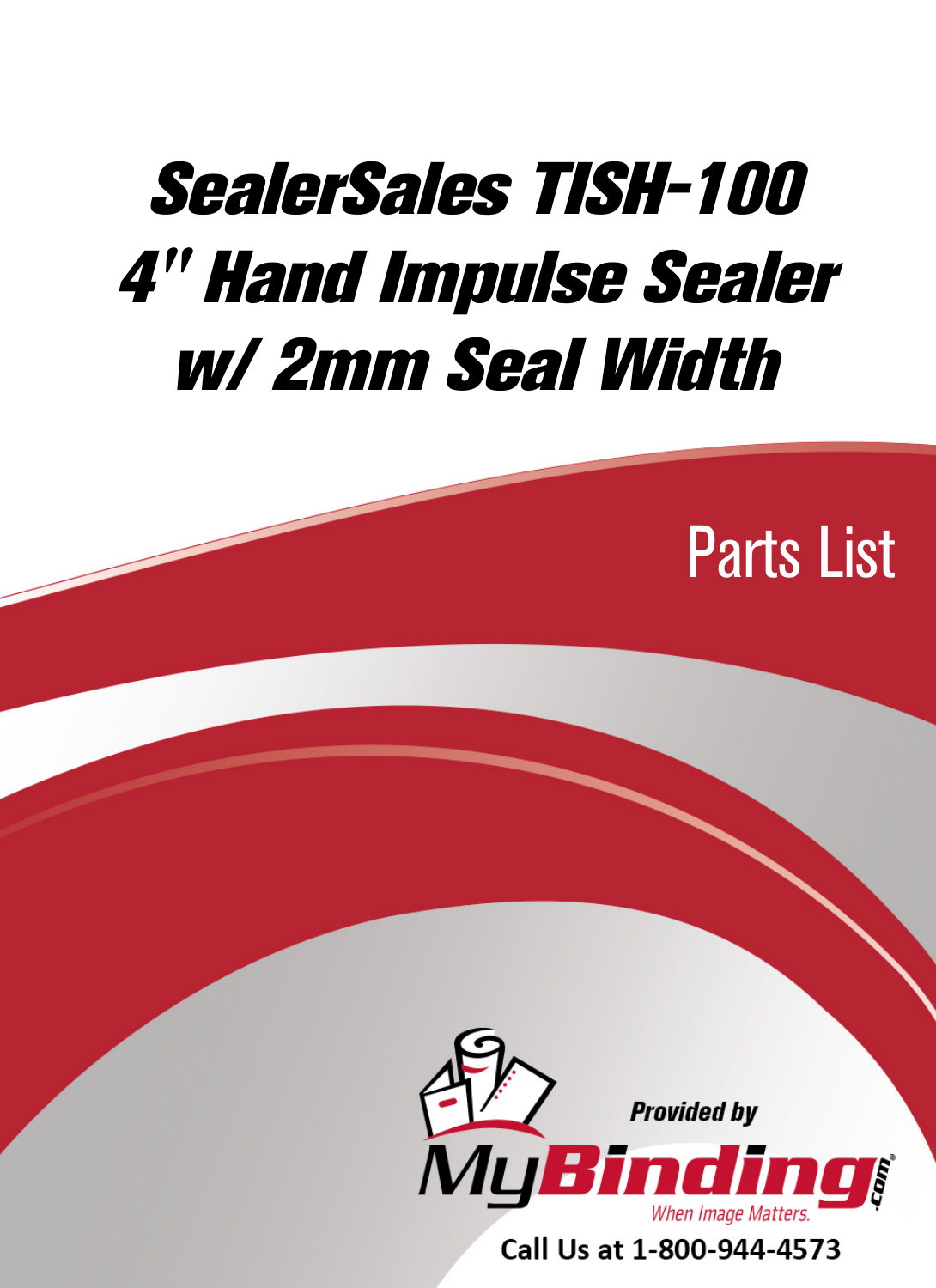## Hand Sealers (TISH-10[2, 105,](http://www.mybinding.com/sealersales-tish-series-4-impulse-hand-sealers.html?sku=TISH-105) 202, [205\)](http://www.mybinding.com/sealersales-tish-series-8-impulse-hand-sealers.html?sku=TISH-205) *Spare Parts* **D I A G R A M**